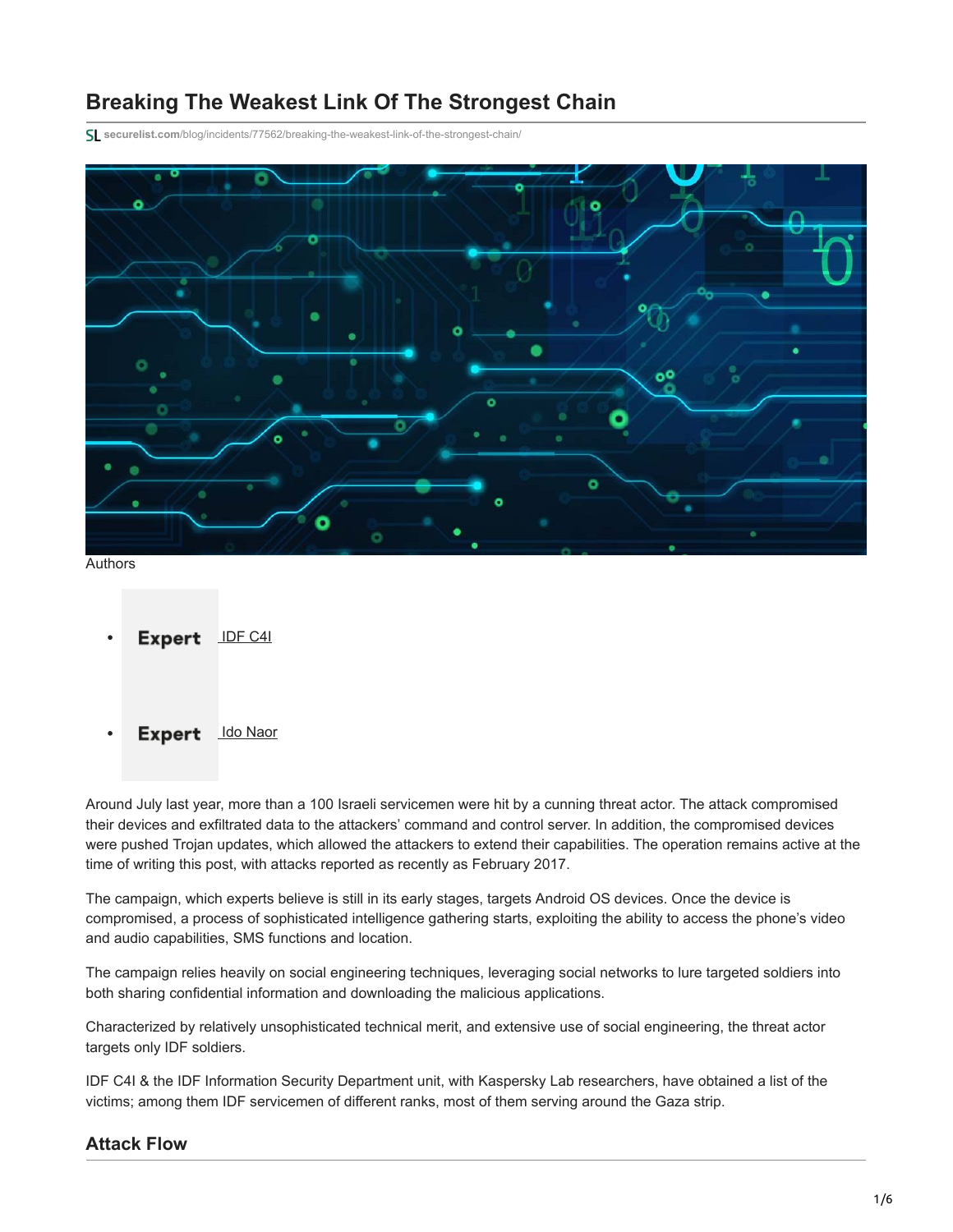The operation follows the same infection flow across the different victims:



#### *Figure 1: Campaign's attack flow*

# **Social Engineering**

The threat actor uses social engineering to lure targets into installing a malicious application, while continuously attempting to acquire confidential information using social networks. We've seen a lot of the group's activity on Facebook Messenger. Most of the avatars (virtual participants in the social engineering stage) lure the victims using sexual innuendo, e.g. asking the victim to send explicit photos, and in return sending fake photos of teenage girls. The avatars pretend to be from different countries such as Canada, Germany, Switzerland and more.

## **Dropper**

After the victim downloads the APK file from the malicious URL, the attacker expects the victim to install the package manually. The dropper requires common user permissions as shown in the following screenshot.



*Figure 2: Dropper permissions once installed on a victim mobile device*

#### **Key features**

The dropper relies on the configuration server which uses queries in order to download the best fitting payload for the specified device.

- Downloader & Watchdog of the main payload
- Payload update mechanism
- Customized payload the dropper sends a list of installed apps, and receives a payload package based on it
- Obfuscation The dropper package is obfuscated using ProGuard, which is an open source code obfuscator and Java optimizer, observed in the LoveSongs dropper.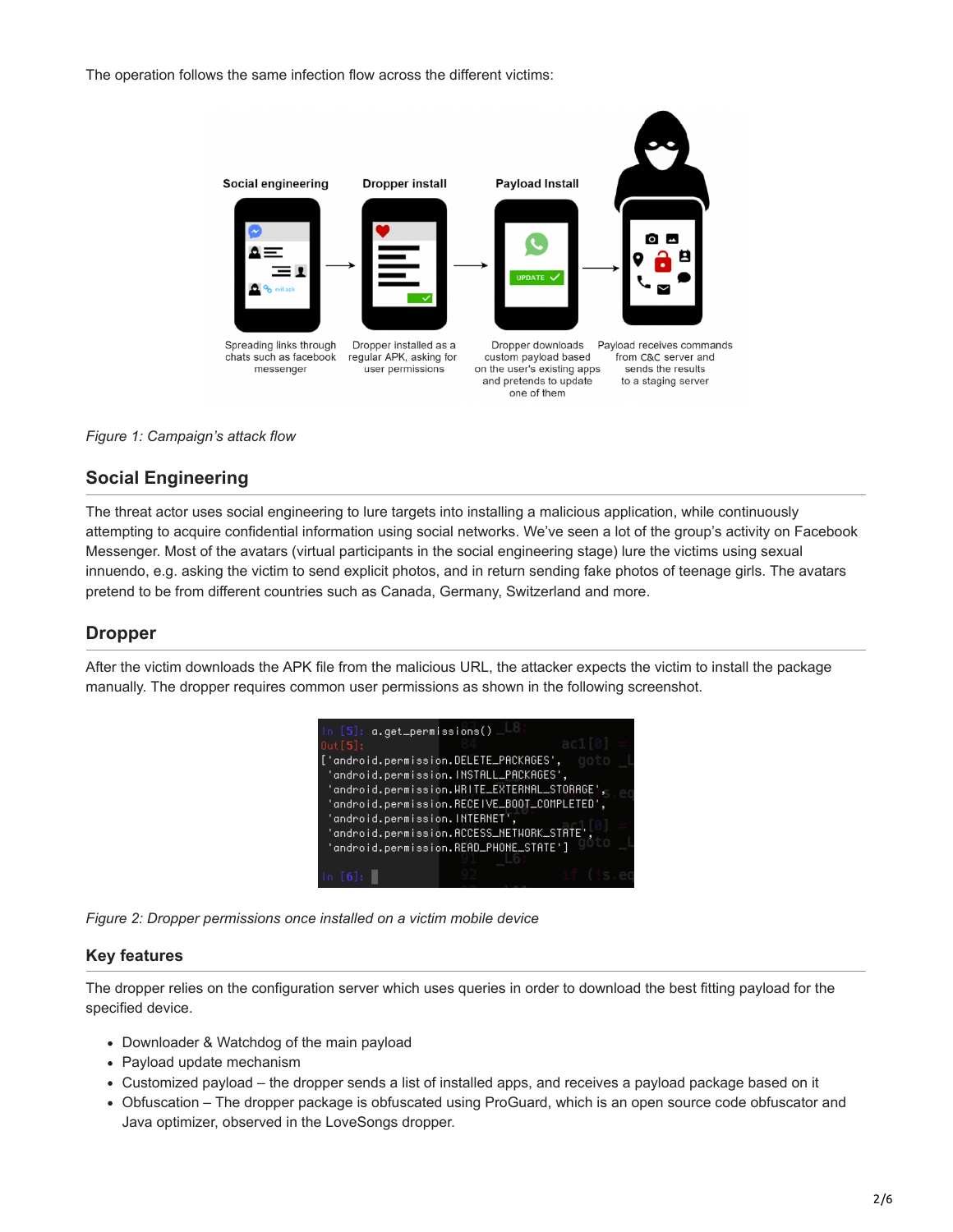#### **Network Protocols**

The network protocol between the dropper and the configuration server is based on HTTP POST requests. The following servers implement a RESTful API:

LoveSongs – http://endpointup[.]com/update/upfolder/updatefun.php

YeeCall, WowoMessanger – http://droidback[.]com/pockemon/squirtle/functions.php



*Figure 3: Communication with C&C server over HTTP*

Most of the communication with the server is in clear-text, except for specific commands which are encrypted using an AES-128 hard coded-key.



*Figure 4: WowoMessanger REST-API POST packet capture*



*Figure 5: Fake WowoMessanger app – logic flow*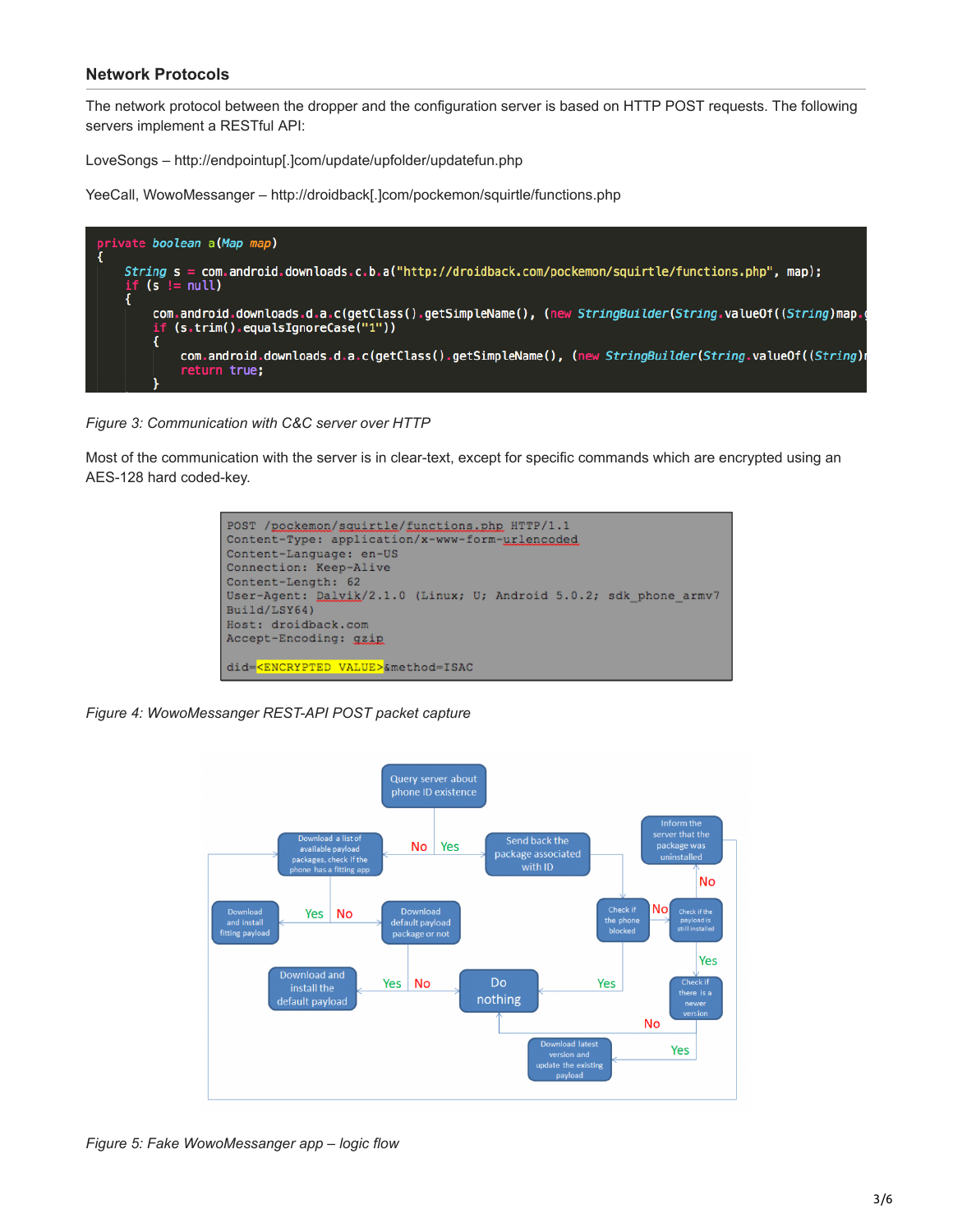Along with an ID existence check, the dropper sends a list of the device's installed apps – if it hasn't done so already.

The flow between different variants of the dropper is similar, with minor changes. One variant pretends to be a YouTube player, while others are chat apps:

LoveSongs has YouTube player functionality, whereas WowoMessanger does not have any legitimate functionality whatsoever; it erases its icon after the first run.

# **Payload**

The payload is installed after one of the droppers mentioned above has been downloaded and executed on the victim device. The only payload we have seen so far is "WhatsApp\_Update".

The payload is capable of two collection mechanisms:

- Execute "On demand" commands manual commands that are triggered by the operator
- Scheduled process scheduled tasks that collect information periodically from various sources.

Most of the collected data will be sent only when a WI-FI network is available.

## **C&C Commands**

The payload uses the WebSocket protocol, which gives the attacker a real-time interface to send commands to the payload in a way that resembles 'reverse shell'. Some of the commands are not yet implemented (as shown in the table below). The commands gives the operator basic yet dangerous RAT capabilities:

- Collect general information about the device e.g. Network operator, GPS location, IMEI etc.
- Open a browser and browse to a chosen URL
- Read & send SMS messages, and access contacts
- Eavesdrop at a specific time and period
- Take pictures (using the camera) or screenshots
- Record video and audio.

| COLL_AUDIO_RECORDS      | COLL_CALL_RECORDS   | <b>GET_LOCATION</b>        | CHECK_AVAILABILITY        |
|-------------------------|---------------------|----------------------------|---------------------------|
| <b>OPEN_WEBPAGE</b>     | <b>GET_IMAGE</b>    | <b>GET_DEVICE_INFO</b>     | COLL_CAPTURED_PHOTOS      |
| GET_TELEPHONY_INFO      | GET_CELLS_INFO      | TAKE_SCREENSHOT            | <b>CALL_PHONE</b>         |
| GET_SEC_GALL_CACHE      | GET_SMS             | <b>SEND_SMS</b>            | <b>GET_CONTACTS</b>       |
| <b>GET BOOKMARKS</b>    | TAKE_BACK_PIC       | CHANGE_AUDIO_SOURCE        | <b>RECORD_AUDIO</b>       |
| <b>GET SEARCHES</b>     | CLOSE APP           | <b>GET_HISTORY</b>         | OPEN APP                  |
| GET CALENDER EVENTS     | <b>RESTART</b>      | <b>GET USER DICTIONARY</b> | <b>SHUTDOWN</b>           |
| UNINSTALL APP           | <b>GET ACCOUNTS</b> | INSTALL APK                | <b>GET INSTALLED APPS</b> |
| <b>GET WHATSAPP KEY</b> | RECORD_FRONT_VIDEO  | <b>GET WHATSAPP BACKUP</b> | <b>GET FILE</b>           |
| <b>GET CALLS</b>        | GET_ROOT_STATUS     | TAKE_FRONT_PIC             | RECORD BACK VIDEO         |
|                         |                     | <b>INVALID COMMAND</b>     | <b>REMOVE FILE</b>        |

\*Commands which were implemented are in bold.

## **Scheduled Process**

Besides the C&C commands, the payload periodically collects data using various Android APIs. The default time interval is 30 seconds. The process collects the following data: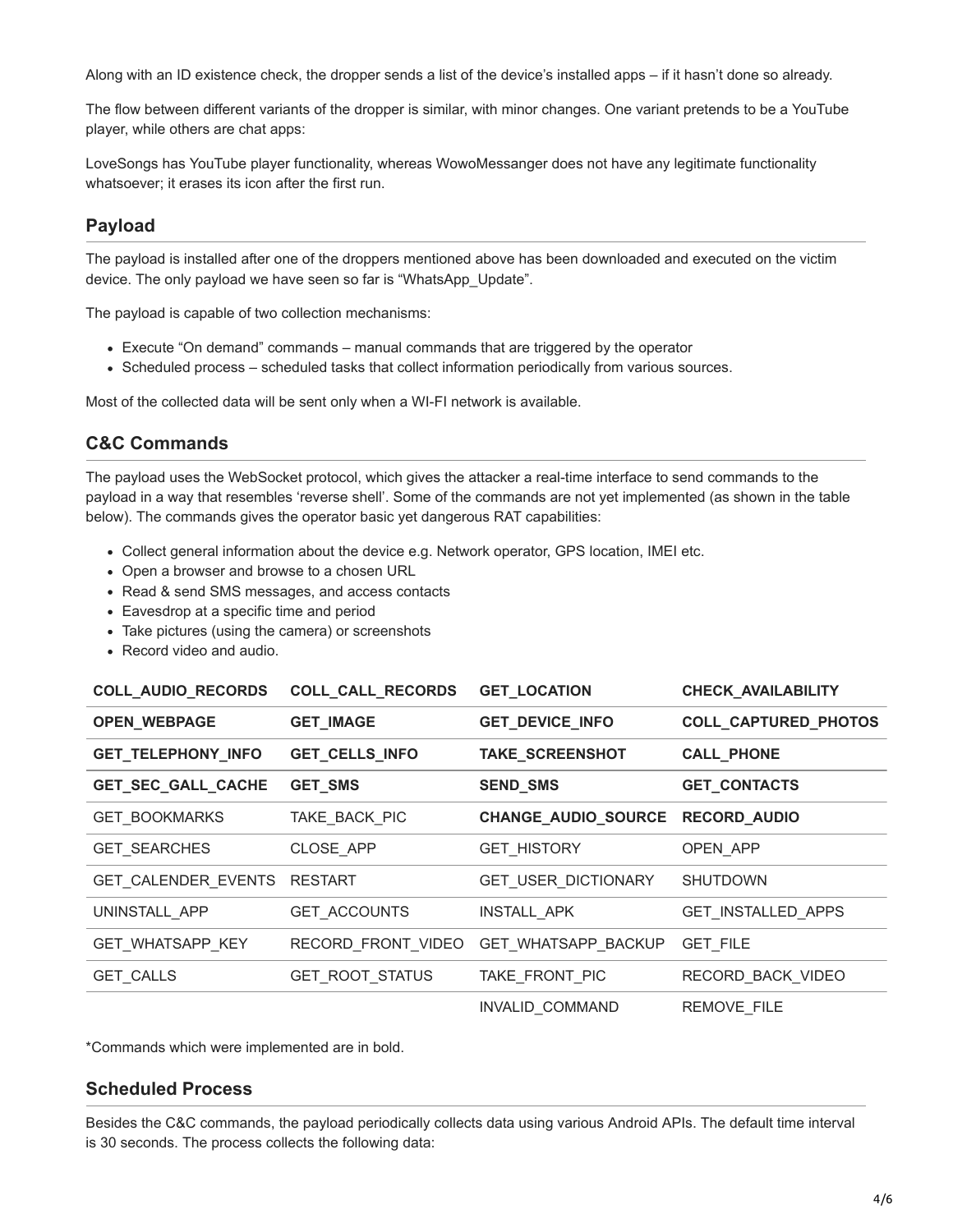- General data about the device (as mentioned in the C&C command)
- SMS messages, WhatsApp database along with the encryption key (requires root permissions which is not yet fully implemented)
- Browsing & search history along with bookmarks
- Documents and archives ( < 2MB ) found in storage (doc, docx, ppt, rar, etc)
- Pictures taken, auto captures while on an active call
- List of contacts and call logs
- Records calls and eavesdrops
- Updates itself

The attackers implemented all of the malicious logic without any native or third-party sources. The logic behind the automatic call-recording feature is implemented entirely using Android's API.



*Figure 6: Call-Recording implementation in WhatsApp\_update*

# **Conclusions**

The IDF, which led the research along with Kaspersky Lab researchers, has concluded that this is only the opening shot of this operation. Further, that it is by definition a targeted attack against the Israeli Defense Force, aiming to exfiltrate data on how ground forces are spread, which tactics and equipment the IDF is using and real-time intelligence gathering.

Kaspersky Lab GReAT researchers will disclose more behind-the-scenes details of the operation at the upcoming **[Security Analyst Summit.](https://sas.kaspersky.com/)** 

## **IOCs**

#### **Domain names & APK hashes**

androidbak[.]com droidback[.]com endpointup[.]com siteanalysto[.]com goodydaddy[.]com 10f27d243adb082ce0f842c7a4a3784b01f7248e b8237782486a26d5397b75eeea7354a777bff63a 09c3af7b0a6957d5c7c80f67ab3b9cd8bef88813 9b923303f580c999f0fdc25cad600dd3550fe4e0 0b58c883efe44ff010f1703db00c9ff4645b59df 0a5dc47b06de545d8236d70efee801ca573115e7 782a0e5208c3d9e8942b928857a24183655e7470 5f71a8a50964dae688404ce8b3fbd83d6e36e5cd 03b404c8f4ead4aa3970b26eeeb268c594b1bb47